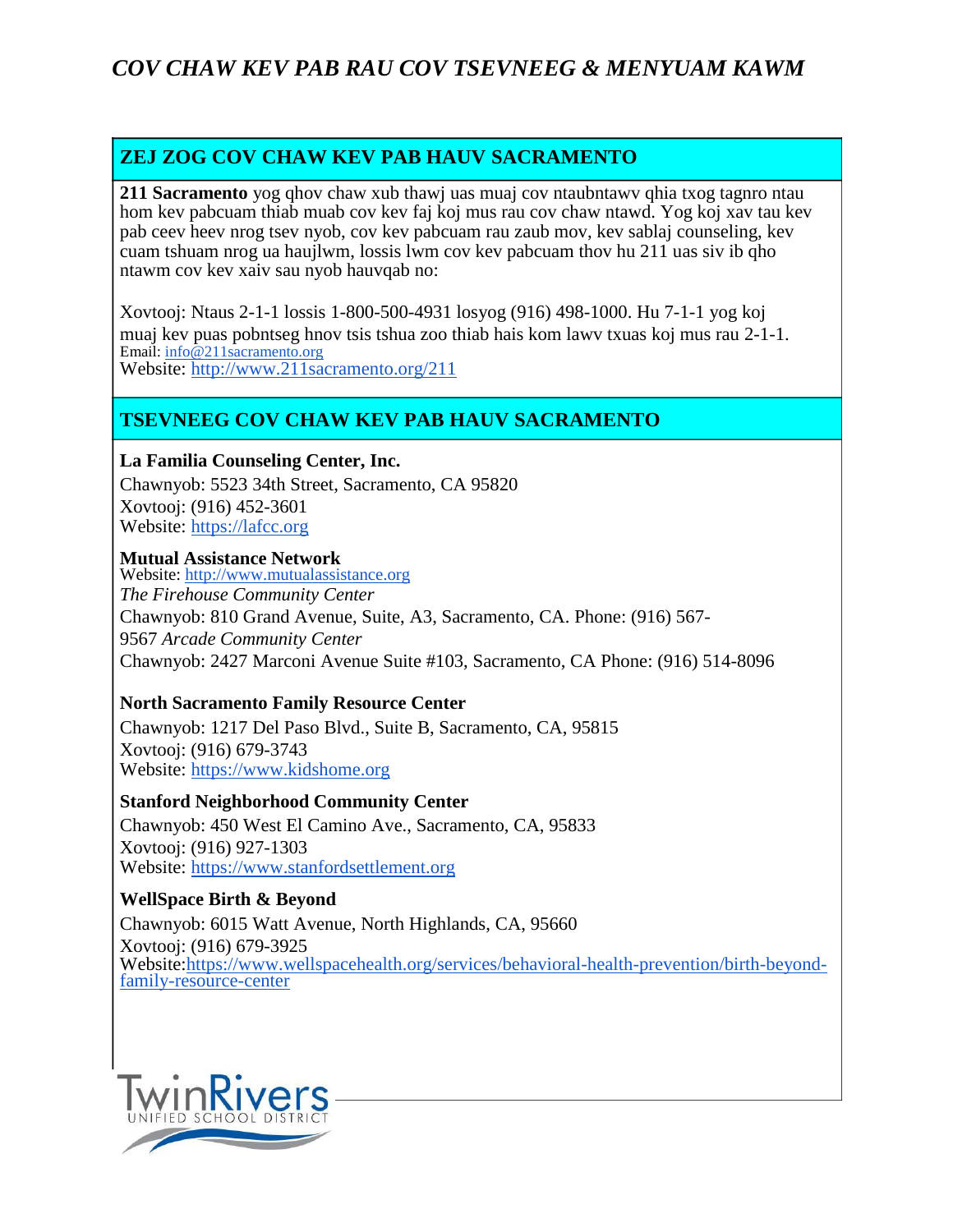# *COV CHAW KEV PAB RAU COV TSEVNEEG & MENYUAM KAWM*

## **KEV PABCUAM ZAUB MOV**

**Sacramento Food Bank & Family Services (SFBFS)** muaj ntau hom kev pab muab zaub mov, food programs (CalFresh, Food for Seniors, Produce for All) nyob thoob plaws hauv cheeb nroog Sacramento County nrog rau cov tuamtxhab uas ua haujlwm uake muab kev pab los mus khiav cov kev pabcuam no tuaj rau peb lub zej zog loj.

Rau cov ntaubntawv qhia ntau tshaj no ntxiv txog cov chaw kev pab no, thov mus saib SFBFS daim Website ntawm <https://www.sacramentofoodbank.org/find-food> lossis hu (916) 456-1980.

## **KEV PABCUAM RAU KEV NOJQAB NYOBZOO**

Qhov kev pabcuam **Healthy Partners Program** muab kev pab saib xyuas kev mob thiab kev tivthaiv kev mob ua ntej los rau cov neeg laus uas khwv tau nyiaj tsawg thiab cov laus uas tsis muab ntaubntawv nyob hauv lub tebchaws uas nyob hauv lub cheeb nroog Sacramento County. Cov kev pabcuam no muaj nyob rau tom Sacramento County Health Center thiab khiav cov haujlwm xws li:

- Primary Health thawj cov kev pab saib xyuas kho mob thiab cwjpwm
- Women's Health (pojniam kev nojqab nyobzoo)
- Preventative care (kev tivthaiv kev mob ua ntej muaj nrog cov koob txhaj tshuaj, cov koob tshaj tshuaj tiv thaiv khaubthuas)
- Kho mob rau cov kev mob uas muaj tsis tu ncua chronic conditions
- Lab and radiology (Tsev kuaj mob thiab tsev thaij/xoos faisfab)
- Cov tshuaj noj sau los ntawm kws kho mob (pheejyig)

Kev tsimnyog licas:

- Cov laus hnubnyoog 19 xyoo lossis rov saud
- Sacramento County cov tibneeg
- Kev khwv nyiaj txiag nyob lossis qes tshaj 138% ntawm Tsoom Fwv Tebchaws Theem Ntsuas Kev Txomnyem
- Txwy qee yam Medi-Cal nrog rau qhov tsimnyog ntawm kev pab tus zauv Aid Code
- Cov tibneeg uas tsis muaj kev povhwm mob nkeeg (health insurance) lossis mus muab tsis tau health insurance

Healthy Partners yog nyob rau ntawm 4600 Broadway, Sacramento, CA 95820.

Xovtooj: (916) 874-1805.

Website:<https://dhs.saccounty.net/PRI/Pages/Healthy%20Partners/GI-PRI-Healthy-Partners>

**Sacramento Covered** yog ib lub tuamtxhab zej zog tsis khiav haujlwm los khwv kom muaj nyiaj nplua nuj, lawv txuas cov tibneeg hauv Sacramento region mus rau cov kev pab them kev kho mob thiab kev saibxyuas uas lawv xav tau. Rau cov ntaubntawv qhia ntau ntxiv, mus saib lawv daim website [\(www.sacramentocovered.org\)](https://www.sacramentocovered.org/) lossis hu 1-866-850-4321. Elena Carrillo, Tus Coj Saibxyuas Txoj Haujlwm Loj rau Sacramento Covered, kuj hu tau nws ntawm (916) 414-8338 losyog [ecarrillo@sacramentocovered.org.](mailto:ecarrillo@sacramentocovered.org)

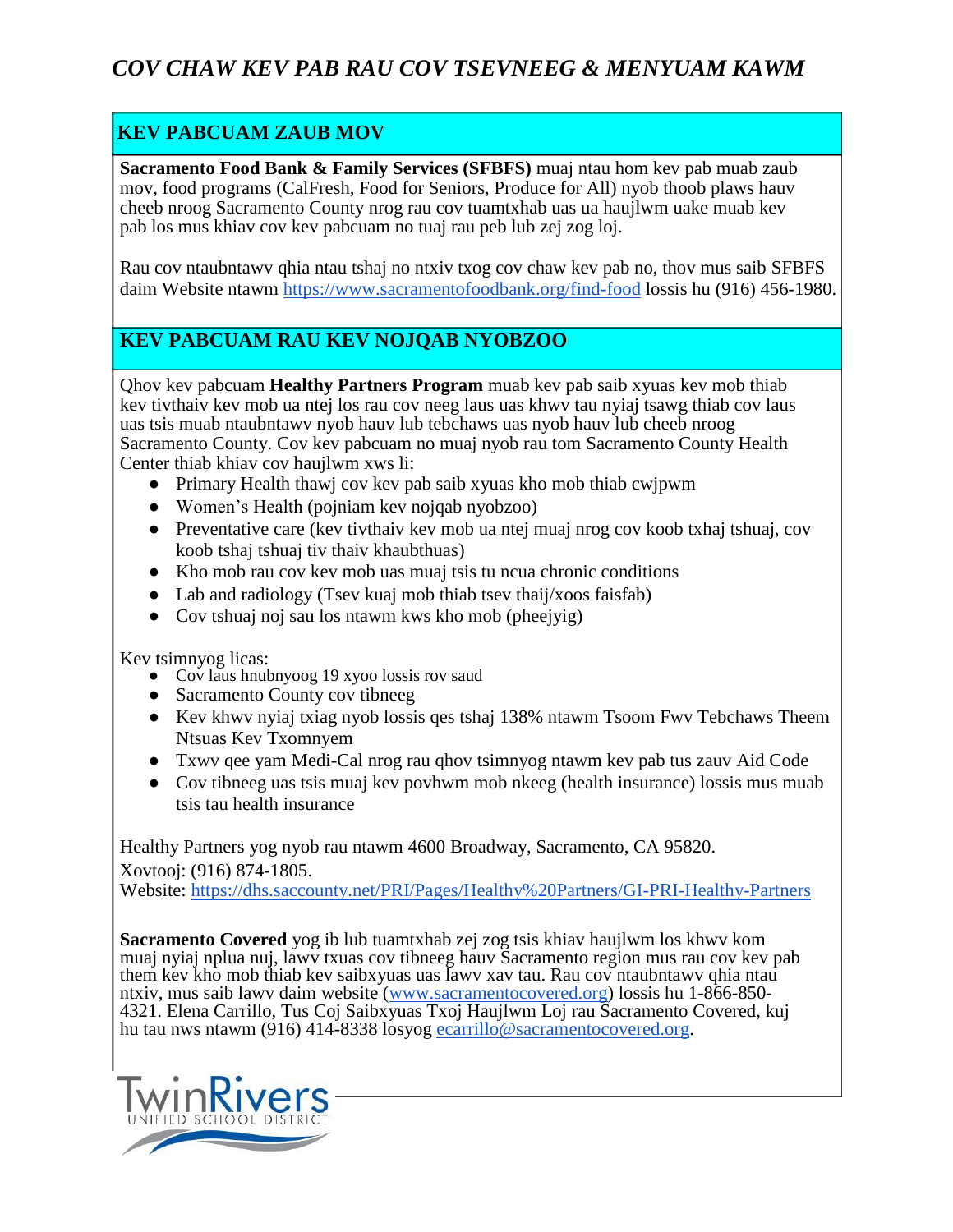## **HOUSING AND EMERGENCY SHELTER INFORMATION**

#### **Tsevnyob thiab Cov Neeg Xaub Tsevnyob Cov Ntaubntawv Qhia:**

Rau cov ntaubntawv qhia txog neeg xaub tsevnyob cov cai yog licas hu rau **Renter's Helpline** ntawm (916) 389-7877. Rau cov ntaubntawv qhia txog cov chaw kev pab rau tsevnyob hu **Sacramento Self Help Housing** ntawm (916) 341-0593.

**Project Sentinel** muab ntau yam kev pabcuam txog tsevnyob (tawm tsam nrog kev raug laij tawm tsevnyob, tso nyob chaw, tawm suab rau admin advocacy). Rau cov ntaubntawv qhia ntau ntxiv, koj hu tau rau Ryan R. Reyes, Staff Attorney, ntawm (916) 513 3150 lossis [RReyes@housing.org.](mailto:RReyes@housing.org)Website: [www.housing.org.](http://www.housing.org/)

**Family Emergency Shelters** (nrog rau Sacramento County Department of Human Assistance) los txhawb nqa pab cov tsevneeg uas tsis muaj tsevnyob los tau cov kev pabcuam muaj yam xwmtxheej ceev li no los muaj tsevnyob. Cov tsevneeg kuj **rau npe tau lawv tus kheej** rau cov kev pabcuam xwmtxheej ceev rau tsevnyob los ntawm txoj kev mus saib qhov website ntawm<https://dhaservices.saccounty.net/efs> thiab los teb ob peb nqe lus nug. Daim website txoj kev rau npe kuj mus nkag siv tau hauv koj tus kheej lub cuabyeej ntaus ntawv, lossis ntawm ib lub uas muaj nyob hauv County Department of Human Assistance (DHA) cov tuamtsev muab kev pab, nyob thoob plaws hauv lub cheeb nroog County. Yuav muaj neeg hu tuaj rau koj li ntawm peb (3) hnub kev ua lagluam.

Cov kev pabcuam siv computer hauv thajchaw thiab cov chaw kev pab los mus rau npe rau cov kev pabcuam nrhiav tsev rau nyob kuj muaj nyob hnub Monday mus txog Friday thaum 8am mus txog 4pm nyob rau hauv DHA cov thajchaw nram qab no:

- Central: 2700 Fulton Avenue Sacramento, CA 95821
- **North:** 5747 Watt Avenue North Highlands, CA 95660
- **North:**3960 Research Drive Sacramento, CA 95838
- **East:** 10013 Folsom Blvd Rancho Cordova, CA 95827
- **South:** 2450 Florin Road Sacramento, CA 95822
- **South:** 210 North Lincoln Way Galt, CA 95632

## **KEV SIV TAU INTERNET RAU COV TSEVNEEG**

**Internet Essentials** los ntawm Comcast muaj cov pheejyim them taus, tau cov high-speed Internet ua nrawm los rau cov cuabyig ua khwv tau nyiaj tsawg [tsis muaj ua daimntawv cog lus, tsis kuaj cedit, tsis them tus nqe kho khoom] uas yog \$9.99/hli. Internet Essentials cov tibneeg tshiab yuav tau ob hli pub dawb ntawm kev siv internet. Rau cov ntaubntawv qhia ntau tshaj no ntxiv thiab rau npe tau ntawm:<https://internetessentials.com/> lossis hu 1-855-8- INTERNET (1-855-846-8376).

**Access from AT&T** muaj ib qho them tsawg rau nram tsev tau siv internet los rau cov cuabyig uas muaj qhov tsimnyog tau [yam tsawg kawg muaj ib tug neeg hauv lub cuabyig tau Supplemental Security Income (SSI) lossis SNAP] uas yog \$9.99/hli [tsis muaj ua daimntawv cog lus, tsis kuaj credit, tsis them tus nqe kho khoom]. Rau cov ntaubntawv qhia ntau tshaj no ntxiv thiab los rau npe ntawm:<https://www.att.com/shop/internet/access/> lossis hu 1-855-220-5211(Askiv) & 1-855-220-5225 (Mev). Muab daimntawv flyer: [Access from AT&T](http://digitalyou.att.com/wp-content/uploads/2016/04/Access-from-ATT_Families-Flyer.pdf)

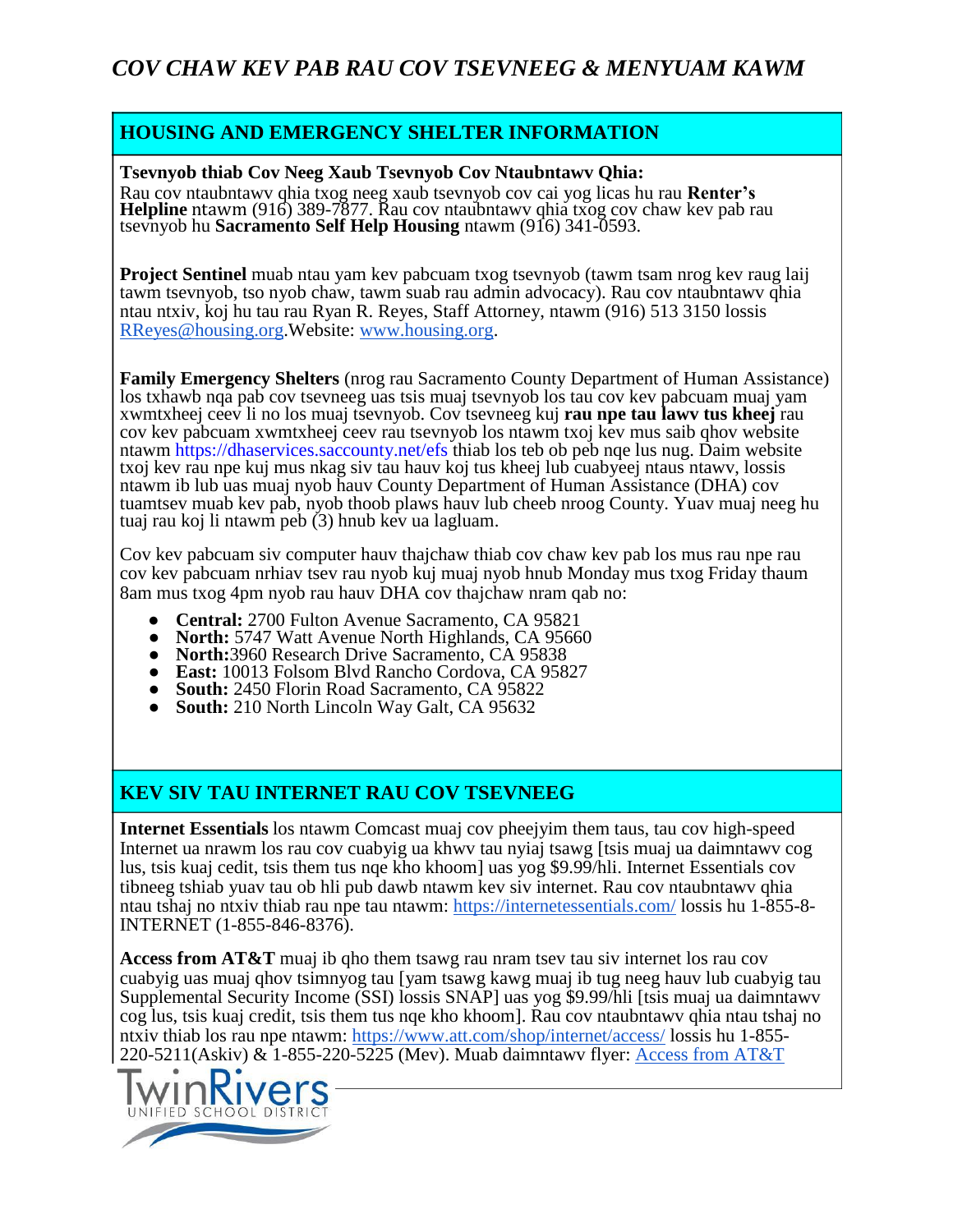### **KEV PABCUAM TAU RAU KEV NYUAJ SIAB (MENTAL HEALTH)**

**Mental Health Access Team**(nrog rau Sacramento County Department of Mental Health) muab cov kev pabcuam thiab muaj ib qho kev sib sablaj hauv xovtooj los ntsuam xyuas seb yam kev pabcuam rau kev nyuajsiab twg yuav yog qhov tsimnyog faj koj mus cuag tus kws txawj muab qhov kev pab ntawd. Qhov ntawm no muaj xws li <u>Mental Health Medi-Cal Service Providers</u> [thiab](https://dhs.saccounty.net/BHS/Pages/GI-Mental-Health-Providers.aspx) [Prevention & Early Intervention and Mental Health Respite Service Providers.](https://dhs.saccounty.net/BHS/Pages/GI-Mental-Health-Providers.aspx) Rau cov ntaubntawv qhia ntau tshaj no ntxiv: [Mental Health Access Team Brochure](https://dhs.saccounty.net/BHS/Documents/Provider-Forms/Brochures/BR-Access-Team-Brochure-English.pdf) lossis hu (916) 875-1055 lossis tus toll free (888) 881-4881 Monday-Friday, 8 am-5pm (24/7 rau Mental Health Crisis Calls).

**Mental Health Urgent Care Clinic** muab cov kev pabcuam raws li cov tibneeg tuaj ntsib hauv thajchaw rau cov uas muaj hnubnyoog licas los xij uas muaj ib qho kev nyuajsiab (a mental health) thiab/lossis muaj cov teebmeem quabyuam siv yeeb tshuaj lossis siv tshuaj ntau dhau lawm. Lub tsev kho mob me saib xyuas kev mob hnyav ntawm kev nyuajsiab (Mental Health Urgent Care Clinic) yog ib qho chaw kev pab uas muaj ib pawg neeg ua haujlwm uake, cov kws kho mob, thiab cov neeg ua haujlwm pab saib xyuas ntaub ntawv los pab tswj kom thajchaw nyob tus thiab nyabxeeb uas muaj kev sib pab. Xav paub ntau tshaj no ntxiv hu: (916) 520-2460.

The Mental Health Urgent Care Clinic yog nyob rau ntawm 2130 Stockton Boulevard, lub Tuamtsev 300, Sacramento, CA 95817. Cov sijhawm: Monday-Friday, 10 am-10 pm & Saturday-Sunday thiab Holidays, 10 am - 6pm.

**Consumer-Operated Warm Line** (nrog rau Sacramento County Department of Mental Health) muab lub cibfim rau cov tibneeg los sablaj hauv xovtooj nrog ib tug twg txog lawv qhov teebmeem, los nrog mloog, qhia thiab faj lawv mus cuag cov chaw kev pab rau kev nyuajsiab thiab ntau tshaj no ntxiv. Hu (916) 366-4668 Monday-Friday, 9 am-5pm.

**Community Support Team** (nrog rau Sacramento County Department of Mental Health) muab kev pab rau cov tibneeg nrhiav tsis tau cov kev pabcuam rau kev nyuajsiab, muab txoj kev ntsuamxyuas raws li chaw ua haujlwm, thiab kuj faj tau lawv mus cuag zej zog lwm cov chaw kev pab tam li qhov tsimnyog xav tau. Hu (916) 874-6015 nyob Monday - Friday, 8am -5pm lossis nyem Community Support Team daimntawv qhia .

**Crisis Text Line** muaj lub cibfim los txaus koj nrog ib tug counselor, neeg sablaj nrog uas muaj kev xyaum ua dua los uas tswj cov teebmeem pub dawb rau koj, nyob 24/7 pab cov teebmeem los ntawm txoj kev sau ntawv xa tuaj hauv xovtooj. Sau ntawv hauv xojtooj lolus NAMI tuaj rau 741-741. Rau cov ntaubntawv qhia ntau tshaj no ntxiv, mus saib National Alliance on Mental Illness (NAMI) ntawm <https://www.nami.org/> lossis hu rau NAMI tus xovtooj pab ntawm 1-800-950-6264.

*Ventanilla de Salud* (Health Education Council thiab the Mexican Consulate) muab cov ntaubntawv qhia txog cov ntsiab lus kev nojqab nyobzoo, kev sablaj tawm tswvyim (counseling) thiab cov kev faj koj mus cuag cov kev pabcuam kev nojqab nyobzoo uas muaj rau thiab mus siv tau nyob hauv tagnrho txhua lub zej zog. Xav paub ntau tshaj no ntxiv, hu (916) 329-3502 or go to **[https://healthedcouncil.org/what-we-do/programs/access-to-hlth](https://healthedcouncil.org/what-we-do/programs/access-to-hlth-srvcs/vds.html)[srvcs/vds.html.](https://healthedcouncil.org/what-we-do/programs/access-to-hlth-srvcs/vds.html)**

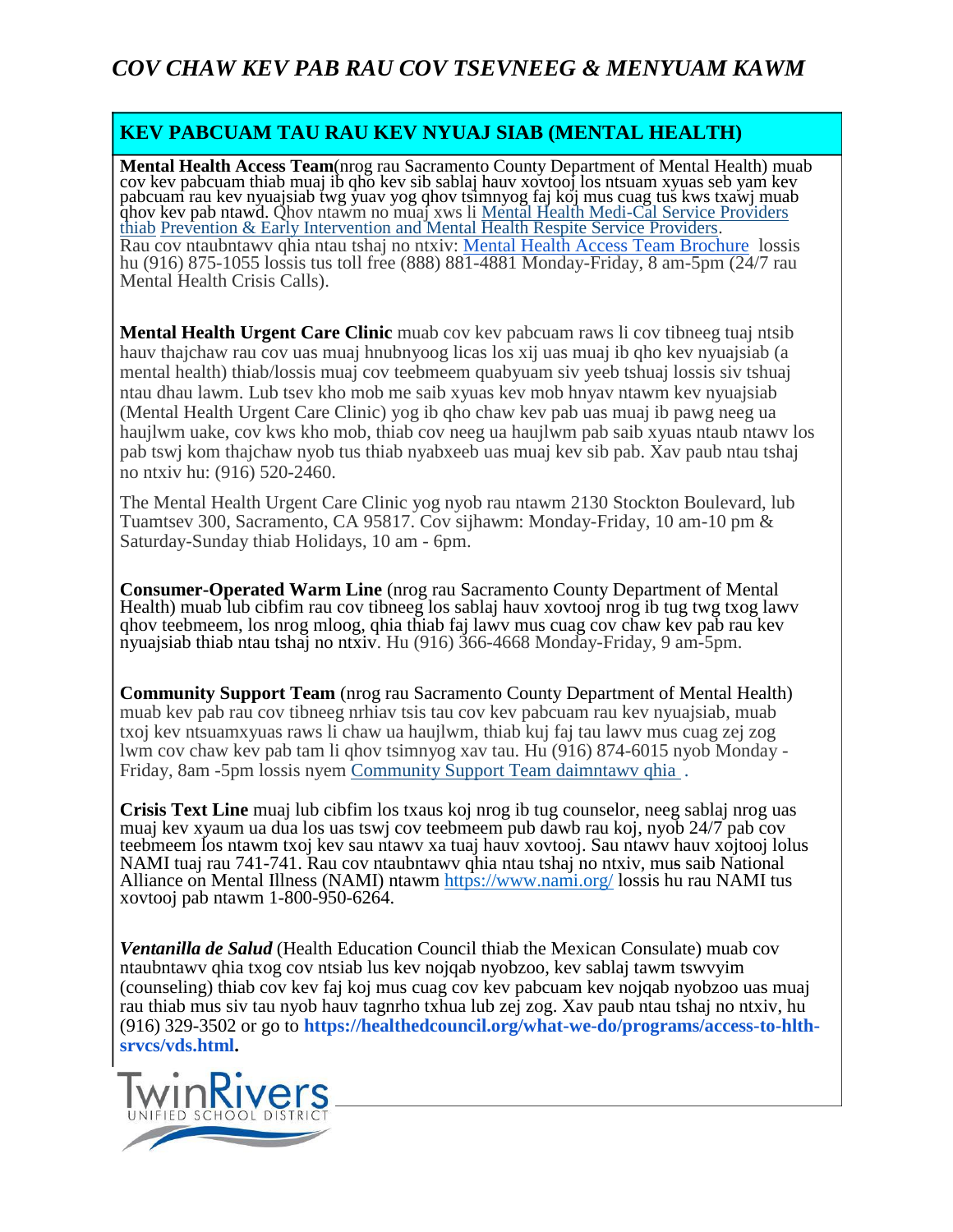## **KAWM NTAWV ONLINE COV WEBSITES RAU COV TSEVNEEG**

- **Swun Math Parent Home Connect** muab rau cov tsevneeg tau los kawm paub ntxiv txog tus txheejtxheem qhia zauv/lej rau peb Cov Menyuam Kawmntawv nyob Qib K-8th tabtom kawm dabtsi hauv Twin Rivers Unified. Kablus txuas: [http://bit.ly/SwunMath-](http://bit.ly/SwunMath-TwinRivers)**[TwinRivers](http://bit.ly/SwunMath-TwinRivers)**
- **Common Sense Education** yog ib qho chaw hauv online uas muaj cov twj kev pab los rau cov tsevneeg paub txog cov kev kawm learning apps, cov cuabyeej technology chaw kev pab uas muaj nyob lub caij no, thiab cov kev pom zoo rau cov kev lomzem uas zoo tsimnyog rau lub hnubnyoog. Kablus txuas:<https://www.commonsensemedia.org/>
- **Khan Academy** muaj ib qho pub dawb, hauv online qhov chaw kev pab rau cov menyuam kawmntawv tau siv los kawm ntawv ntxiv nyob rau lub sijhawm ntawm no nrog cov kev qhia ntawv, kev ua thiab kev kawm rau tagnrho txhua lub tug tibneeg muaj hnubnyoog licas los xij. Kablus txuas[: https://www.khanacademy.org/](https://www.khanacademy.org/)
- **PBS Kids for Parents** pab cov tsevneeg uas muaj cov menyuam (muaj hnubnyoog li 2-8 xyoo) nrog nyeem ntawv, kawm suabpajnruag thiab dawb teebmeem, ntawm no muaj cov cibfim thiab cov kev tawm tsam ntau yam rau txhua tus nyob muaj txhua lub hnubnyoog. Kablus txuas:<https://www.pbs.org/parents/learn-grow> Qhov App:<https://pbskids.org/apps/pbs-parents-play--learn.html>
- Scholastic Learn at Home muaj cov online projects, haujlwm ua ib-hnub-dhau-ib-hnub rau cov menyuam tau los nyeem ntawv, muaj kev xav, thiab loj hlob nrog cov ntawv thiab dabneeg, cov yeebyajkiab, thiab lwm cov kev tawm tsam txoj kev kawm uas lomze. Kablus Txuas: [classroommagazines.scholastic.com/support/learnathome.html](https://classroommagazines.scholastic.com/support/learnathome.html)
- **Starfall** txhawb nga kev kawm cov kev ua los rau cov menyuam, qhia keej nyob nyeem ntawv, suab lus  $\&$  ua zauv/ua lej – kev kawmntawv cov kev ua si xws li nkees (games), cov yeebyajkiab, cov phauntawv, cov nkauj, thiab ntau yam ntxiv rau cov menyuam qib K-3. Kablus txuas:<https://www.starfall.com/>

# **SACRAMENTO PEJXEEM LUB TSEV SAIB NTAWV**

**Sacramento Public Library** muaj online cov chaw kev pab [\(www.saclibrary.org/resources\)](http://www.saclibrary.org/resources) rau nws cov tibneeg ua muaj daim npav nrog cov apps kawm lwm hom lus [Mango and Pronunciator], online homework cov kev pab [\[Link\]](https://www.saclibrary.org/Education/Students-Educators/Homework-Help/Homework-Resources) thiab pab qhia ntawy pub dawb hauv online ua lus Askiv thiab Mev [1-11 p.m., 7 hnub toj ib limtiam].

Xav tau ib daimntawv sau qhia txog cov chaw kev pab nyeem ntawv thiab rau kawm ntawv, nyem nov: [Cov Chaw Kev Pab rau Cov Menyuam Kawmntawv](http://www.twinriversusd.org/documents/Sacramento%20Public%20Library%20Reading%20and%20Learning%20Resources.pdf)

Menyuam Kawm Daim Npav **Student Success Card** pub Twin Rivers Unified cov menyuam kawmntawv siv lawv daim student ID tam li yog daim npav siv los rau pejxeem cov tsev saib ntawv (a public library card). Nrog muaj daim npav Student Success Library Card no, cov menyuam kawmntawv siv tau cov twj digital tools thiab cov kev pab uas Sacramento Public Library muaj rau lawv.

Kev siv koj daim npav Student Success Library Card licas:

- Siv tus tsiaj ntawv (letter code) rau koj lub koog tsevkawm ("TR" rau Twin Rivers Unified School District, lossis "G" rau Galt Joint Union High School District) thiab koj tus zauv Student ID number thaum twg uas nug txog koj lub tsev saib ntawv daim npav tus zuav (Library card number).
- Pivtxwv li no, yog koj tus zauv ID yog 123456, koj yuav tsum siv SJ123456. Koj tus zauv 4 digit PIN yuav yog lub xyoo ntawm koj lub hnubyug uas teev tseg rau hauv tsevkawm cov ntaubntawv. Koj kuj mus saib tua lossis hu rau lub tsev saib ntawv kom hloov tus zauv PIN.
- Xav paub ntau tshaj no ntxiv: [www.saclibrary.org/Education/Students-](https://www.saclibrary.org/Education/Students-Educators/Educators/Student-Success-Card)[Educators/Educators/Student-Success-Card](https://www.saclibrary.org/Education/Students-Educators/Educators/Student-Success-Card)

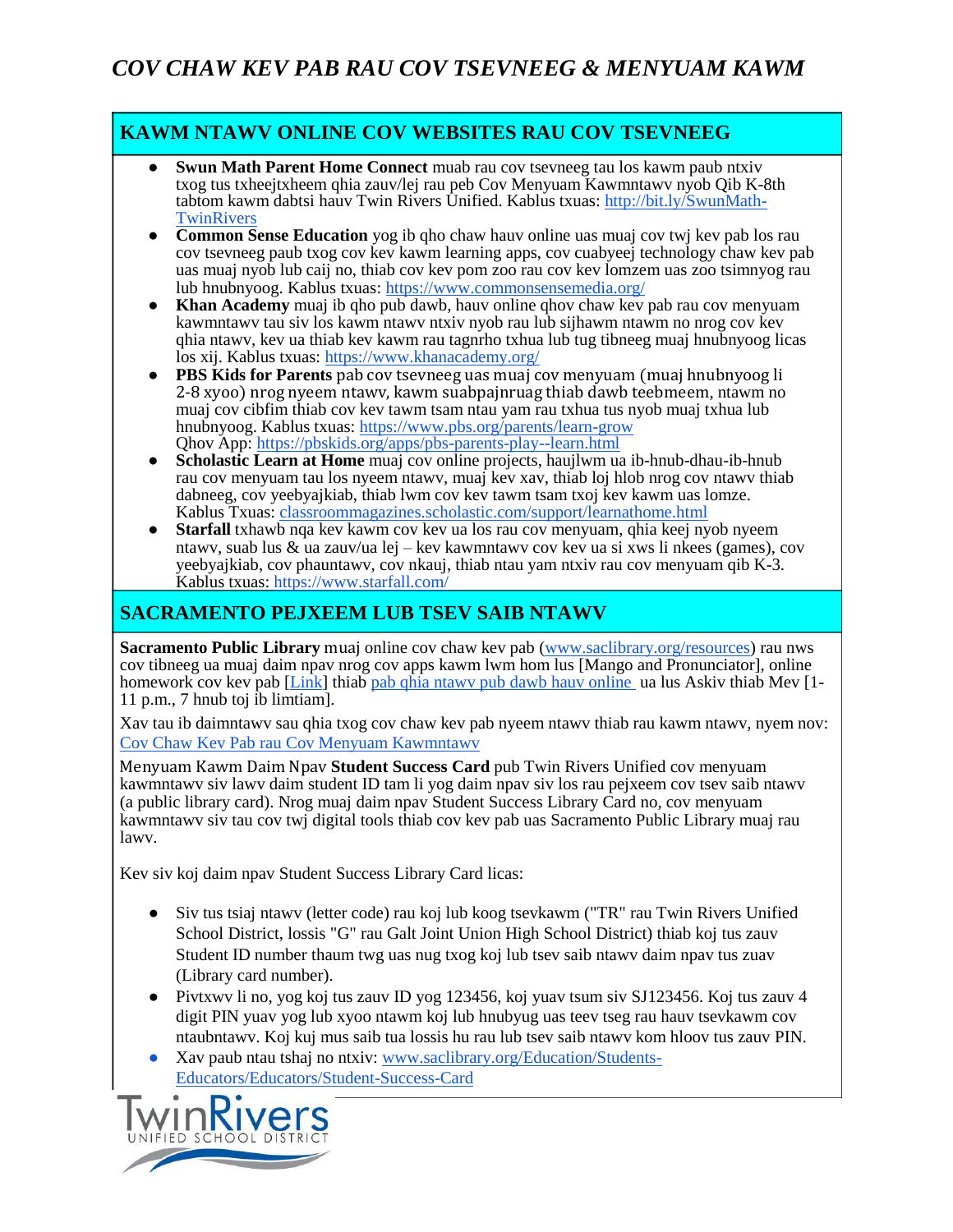# *COV CHAW KEV PAB RAU TSEVNEEG & MENYUAM KAWM*

# **KEV PAB TXIAV LUAMYEEB & KEV QUABYUAM YEEB TSHUAJ**

*The California Smokers' Helpline (Khalisfosnias Cov Neeg Haus Yeeb Tus Xovtooj Kev Pab)* muab cov kev pabcuam pub dawb los pab cov tub ntxhais kawmntawv thiab cov laus txiav kev haus luamyeeb, haus pab kua yeebtshuaj (vaping) lossis zom. Nws yog ib lub sijhawm tseemceeb rau cov hluas thiab cov laus los xam pom txoj txoj kev txiav thiab zam haus luabyam thiab haus pab kua yeebtshauj (vape) kom ho txo txoj kev muaj mob tau rau lub ntsws thiab lwm yam kev mob, tshwjxeeb yog lub caij ntawm no ntawm tus kabmob coronavirus (COVID-19).

Xovtooj kev sablaj counseling nrog cov neeg tawm tswvyim counselors uas muaj kev xyaum ntau txawj txaus los pab cov tub ntxhais kawmntawv uas muaj hnubnyoog li 13-18 xyoos thiab cov laus los tsim ib lub tswvyim txiav yeeb licas. Cov kev pabcuam muaj qhia nyob ntau hom lus thiab cov kev pabcuam tshwjxeeb muaj los rau cov neeg uas zom yeeb, cov pojniam xeeb menyuam ua haus yeeb, thiab cov neeg haus pa kua yeebtshuaj. Cov neeg uas yeej siv nyob lub caij ntawm no kuj txais tau cov lus sau hauv xovtooj uas tsim los pab lawv rau ntu tseemceeb ntawm txoj kev txiav haus yeeb. Lawv kuj xa lus nug nyob txhua lub sijhawm tuaj thiab ib tug counselor mam li teb rov qab tsis pub dhau ib hnub kev ua lagluam. Lub xovtooj mobile apps muaj: "No Butts - Quit Smoking" thiab "No Vape - Crush Cravings" uas muaj los rau cov tub ntxhais kawm uas muaj hnubnyoog li 17 thiab rov saud. Dua li ntawm no ntxiv, cov tub ntxhais kawm thiab cov laus uas muaj hnubnyoog li 13 thiab rov saud kuj txais tau cov lus pab qhia tuaj ntawm Amazon Alexa uas xa tuaj ntawm "Stop Smoking Coach" & "Stop Vaping Coach" cov kev txawj. Cov tub ntxhais kawmntawv kuj qheb tau Stop Smoking & Stop Vaping cov kev txawj nyob hauv Amazon.com lossis los ntawm qhov Alexa app. Cov tub ntxhais kawm muaj hnubnyoog li 12 thiab yau rov hauv kuj txais tau cov chaw kev pab pub dawb thiab cov khoom thiab ntaubntawv pab-tus kheej uas xa tuaj hauv email. Cov tub ntxhais kawmntawv kuj txais tau ib qho khoom los pab rau kev txiav haus yeeb (Quit Kit) thiab/lossis pliag siab ntsws los muaj siab siv ib qho txiav haus yeeb (Quit Smoking) app rau hauv cov tes xovtooj lossis lwm cov cuabyeej faisfab (electronic devices).

#### <https://www.nobutts.org/>

Cov neeg sablaj tawm tswvyim (counselors) ua haujlwm nyob cov hnub khiav haujlwm weekdays, 7 a.m. mus txog 9 p.m., thiab hnub so Saturday, 9 a.m. mus txog 5 p.m.

- Smokers: 1-800-NO-BUTTS (1-800-662-8887)
- Vape Users: 1-844-8-NO-VAPE (1-844-866-8273)
- Tobacco Chewers: 1-800-844-CHEW (1-800-844-2439)
- Chinese: 1-800-838-8917
- Korean: 1-800-556-5564
- Spanish: 1-800-45-NO-FUME (1-800-456-6386)
- Vietnamese: 1-800-778-8440

Xovtooj sau xa ntawv: Txais cov lus sau uas yog sau los pab rau ntu tseemceeb ntawm txoj kev txiav haus yeeb. Koj kuj xa cov lus nug tau txhua lub sijhawm thiab ib tug counselor mam li teb rov qab tsis pub dhau ib hnub kev ua lagluam. Tes Xovtooj: Ntaus "Quit Smoking" mus rau 66819 & Ntaus "Quit Vaping" mus rau 66819.

**SAMHSA's National Helpline** yog ib qho pub dawb, tsis pub neeg sabnraud paub, 24/7, 365-hnub-toj-ibxyoos kev kho mob faj tuaj mus ntsib thiab cov ntaubntawv qhia cov kev pabcuam (nyob lus Askiv thiab Mev) rau cov tibneeg thiab cov tsevneeg uas muaj kev nyuajsiab (mental) thiab/lossis muaj cov kev puas, muaj mob quabyuam siv yeeb tshuaj. Qhov kev pabcuam ntawm no muaj cov kev faj koj mus cuag zej zog cov tuamtsev kho, cov pabpawg muab kev txhawb siab, thiab zej zog cov tuamtxhab kooshaum khiav haujlwm hauv zos. SAMHSA's National Helpline-1-800-662-HELP (4357).